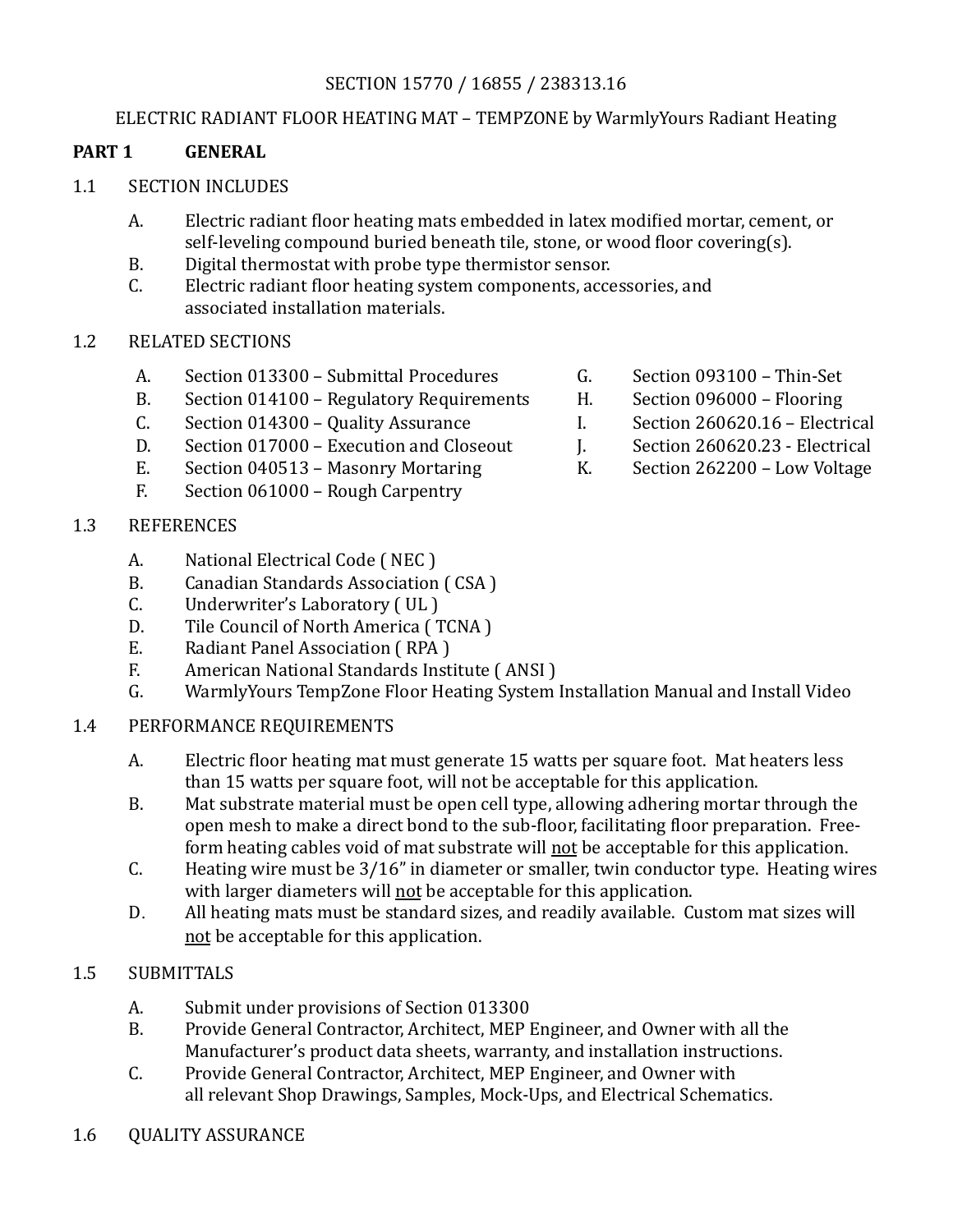- A. Manufacturer Qualifications & Services:
	- 1. 10 years of experience ( minimum ) with electric radiant floor heating systems.
	- 2. Floor heating mats, thermostats, sensors, relays, and related items shall be provided by one manufacturer.
	- 3. Must provide 24/7 technical installation support, and free design assistance.
- B. Installer Qualifications:
	- 1. Must have verifiable experience successfully completing projects of similar size, and /or has been trained or certified by a manufacturer's representative.
	- 2. A licensed electrician shall complete all electrical rough-in, and electrical connections required to complete the system installation.
- C. Pre-Installation Meetings:
	- 1. Coordinate work with other trade representatives ( general, electrical, flooring, and other trade contractors  $\overline{\phantom{a}}$  to verify areas of responsibility ( scope of work  $\overline{\phantom{a}}$ ).
	- 2. Review project timeline and construction deadlines to ensure project will comply with all manufacturer's installation instructions and warranty requirements.

# 1.7 DELIVERY, STORAGE AND HANDLING

- A. Deliver materials in manufacturer's original, unopened, undamaged containers with identification labels intact.
- B. Store materials protected from exposure to harmful site conditions, and in an area protected from vandalism and theft.

# PART 2 PRODUCTS

# 2.1 MANUFACTURER

- A. Warmly Yours Radiant Heating PH: 800-875-5285 FX: 800-408-1100 590 Telser Rd, Ste B Lake Zurich, IL 60047 Web: www.warmlyyours.com Email: [gjazwinski@warmlyyours.com](mailto:gjazwinski@warmlyyours.com)
- B. Substitution requests must be approved 15 days prior to bid due date. Alternative equipment manufacturer must provide all relevant product data sheets, warranty, installation instructions, shop drawings, samples, and electrical schematics. Alternative equipment must meet specified material standards.

# 2.2 ELECTRIC RADIANT FLOOR HEATING MAT

- A. The TempZone Heating Element consists of copper alloy resistance wires covered by Teflon insulation. A braided metal surrounds the primary Teflon insulation, and serves as a ground sheath, before a second (final) layer of Teflon insulation, which serves as the outer shell. The Heating Element is attached in a serpentine pattern to a flexible Fiberglass Mesh with double-sided tape. The Fiberglass Mesh is designed to keep the Heating Element evenly spaced  $($  at  $3"$  o.c.  $)$  throughout the roll. The cold lead return wire is factory installed  $($  spliced  $)$  at the beginning of the Heating Roll, and must run back to the power supply along the perimeter of the heated space.
- B. The TempZone Heating Mat shall be 120 VAC or 240 VAC, produce 15 watts per square foot and be UL Listed. Multiple mat systems must be wired in parallel by the installer. Each TempZone Heating Mat, includes at least 15 Ft of cold lead wire, and comes with a 25 year No-Nonsense warranty.